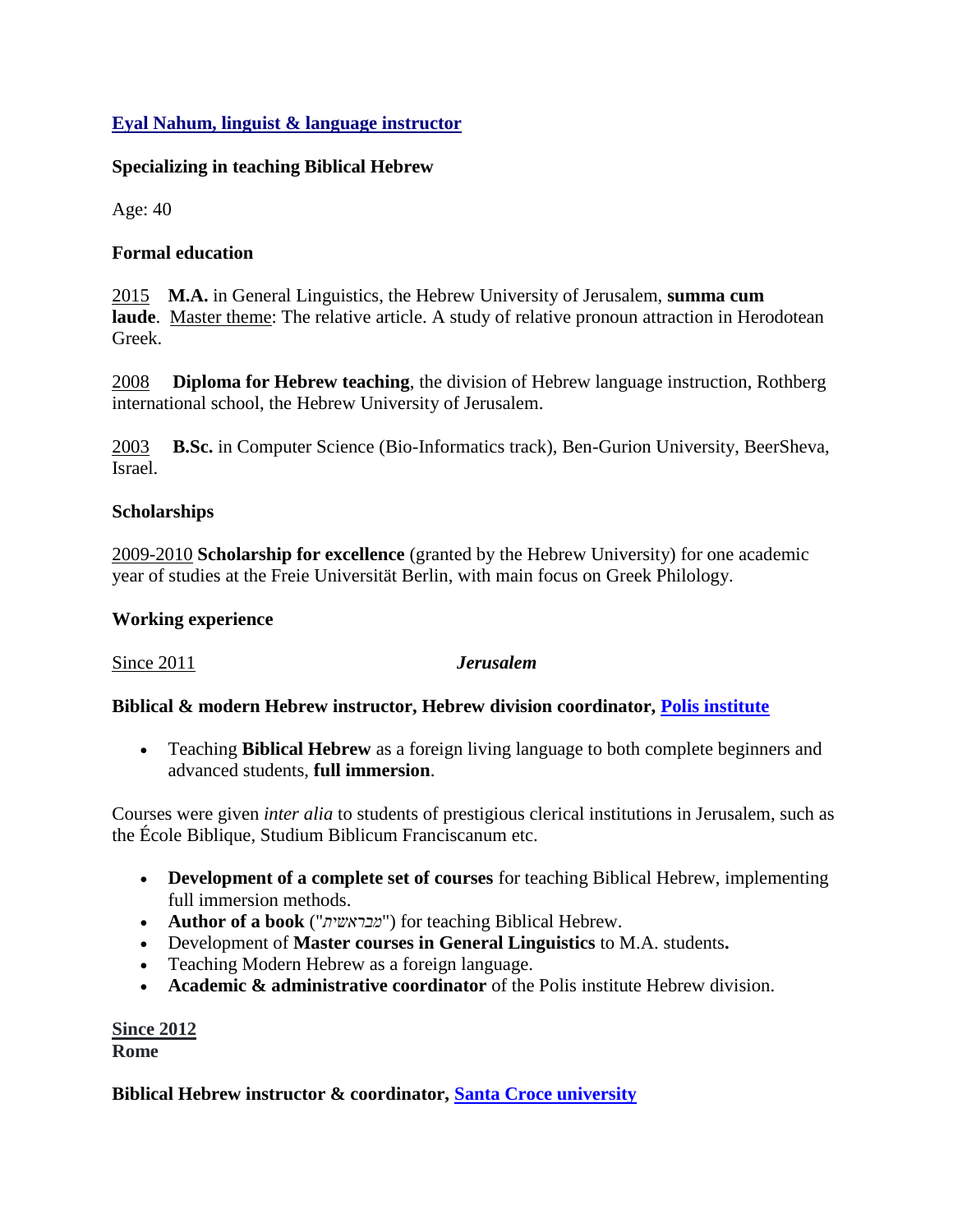- Teaching **Biblical Hebrew** as a foreign language in the framework of intensive courses to both complete beginners and advanced students (full immersion), the great bulk of whom are clergymen of various major Roman pontifical universities, **full immersion**.
- Methodological course: training Greek and Latin teachers on the principles and methods of ancient language full immersion teaching.
- Initiating new Biblical Hebrew instructors, using the "*מבראשית* "method.

## Since 2017*Jerusalem*

# **Biblical Hebrew & methodology instructor, [Jerusalem Center](http://eng.bibletranslators.org/) [forBible Translators](http://eng.bibletranslators.org/)**

 Teaching **Biblical Hebrew** as a foreign language in the framework of both intensive and semestral courses to Bible translators from all corners of the

### world, **full immersion**.

- Teaching **Hebrew Grammar** to Hebrew native speakers wishing to enrich their knowledge of Hebrew grammar and teach Hebrew abroad.
- **Methodological course:** training Israeli native speakers who intend to teach

Biblical Hebrew abroad on the principles and methods of Biblical Hebrew full immersion teaching, using the "*מבראשית* "method.

# Since 2017

# **Biblical Hebrew grammar teacher**, [Hebrew Union College](http://huc.edu/)

 Teaching **Biblical Hebrew Grammar** (mostly in English) to future Rabbis and Cantors of the Reform movement in the USA.

2014 **Editor and proofreader** of the renewed and updated version of the renowned and most widely used Modern Hebrew textbook "*Hebrew from scratch*" by

Shlomit Chayat, Sara Israeli & Hilla Kobliner.

### **2008-2013**

# **Modern Hebrew instructor, [Rothberg international school,t](https://overseas.huji.ac.il/)he Hebrew university of Jerusalem**

Teaching Modern Hebrew as a foreign language (various levels).

### **Additional past workplaces:**